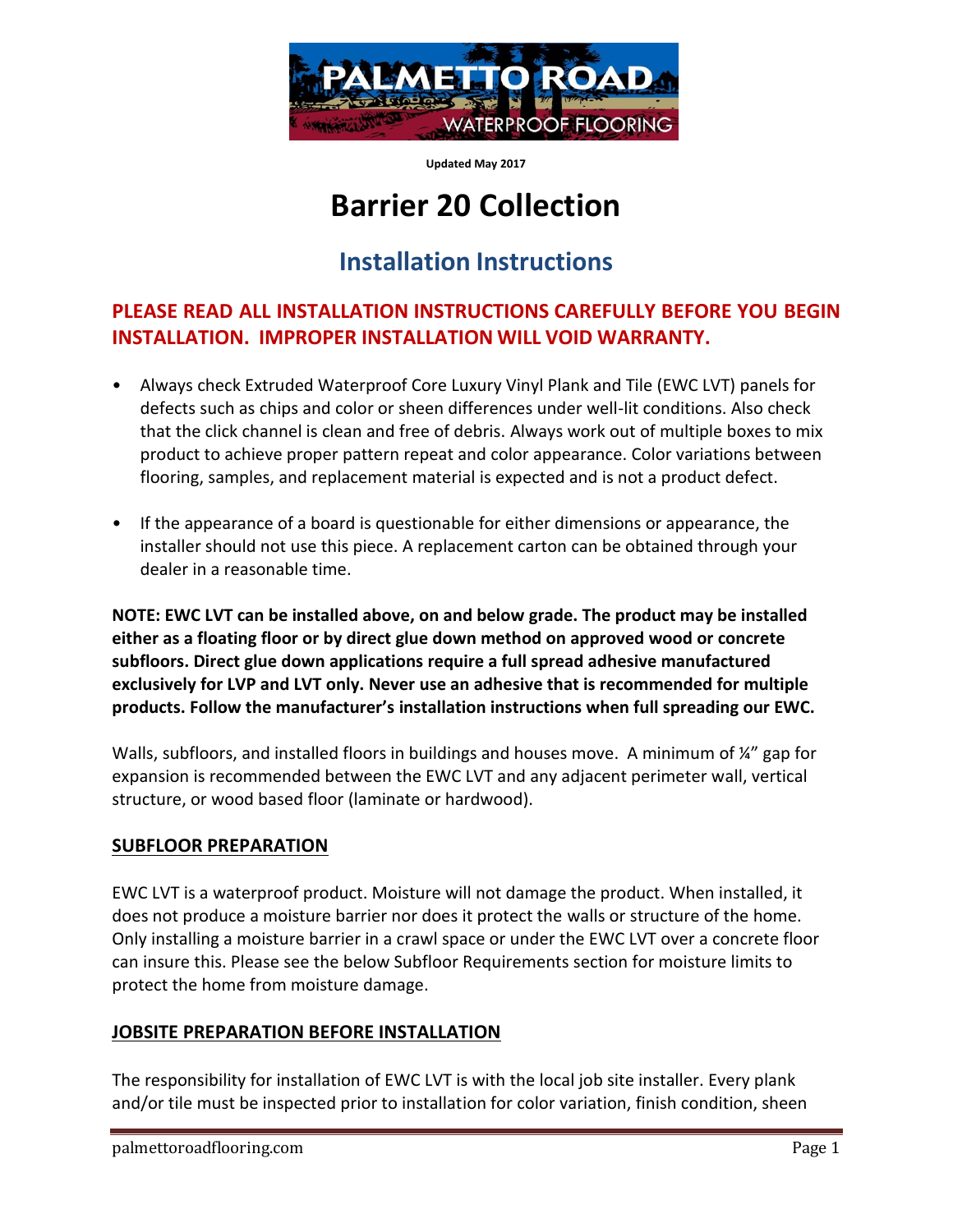variation, and quality. This inspection should be conducted with proper lighting available. Any boards that are not acceptable SHOULD NOT BE INSTALLED. Contact your dealer immediately to obtain replacement boards. Palmetto Road is not responsible for the installation of flooring with obvious defects.

It is the responsibility of the local job installer to insure that the jobsite and subfloor meet the requirements of these installation instructions. Palmetto Road is not responsible for failure of this EWC LVT flooring caused by unsatisfactory jobsite and/or subfloor conditions.

Crawl spaces – when installing a moisture barrier in a crawl space, minimum crawl spaces of 18" are required from the ground to the underside of the joists. A vapor barrier of 6-20 mil thick polyethylene film with 6" sealed lap joints should be used. Moisture resistant tape should be used as the vapor barrier sealant at the lap joints. Venting for the crawl space should be at least 1.5% of the crawl space square footage. Vents should be located for cross-ventilation of the crawl space. Local regulations should prevail at all times.

Before floor installation, the room conditions in the installation area (temperature and moisture) should be at normal year-round conditions for at least one week prior to and during flooring installation. Recommended installation room conditions are temperatures between 45- 105 degrees F. Never install below 45 degrees or above 105 degrees F.

#### **SUBFLOOR REQUIREMENTS**

All subfloors must be dry, structurally sound to support the floor and to protect the home from moisture, free of debris and foreign matter, and flat to 3/16" in a 10-foot radius.

For concrete floors, the subfloor should be firm, flat, dry, and clean. This includes both old and new concrete floors. New concrete slabs must cure in well-ventilated conditions for at least 60 days minimum before installing the floor. Concrete should have a minimum-6mil polyfilm moisture barrier between the concrete and ground. Maximum moisture level per the Calcium Chloride test method is 9lbs. per 1000 cft in 24 hours. The maximum level of relative humidity per ASTM 2170 test method is 90%.

EWC LVT subfloors must be dry and properly secured to accept a top floor. The subfloor must be secured every 6" along joists with nails or screws to avoid squeaking. The floor must be leveled and flat. High spots must be ground down and low spots must be filled with a Portland cement leveling compound.

#### **NOTE:**

- **EWC LVT is not approved for installation over any type of carpet.**
- **Never install EWC LVT over any type of floating floor. All subfloors that are not concrete must be firmly bonded.**
- **Never install EWC LVT over a below grade VCT (vinyl composition tile).**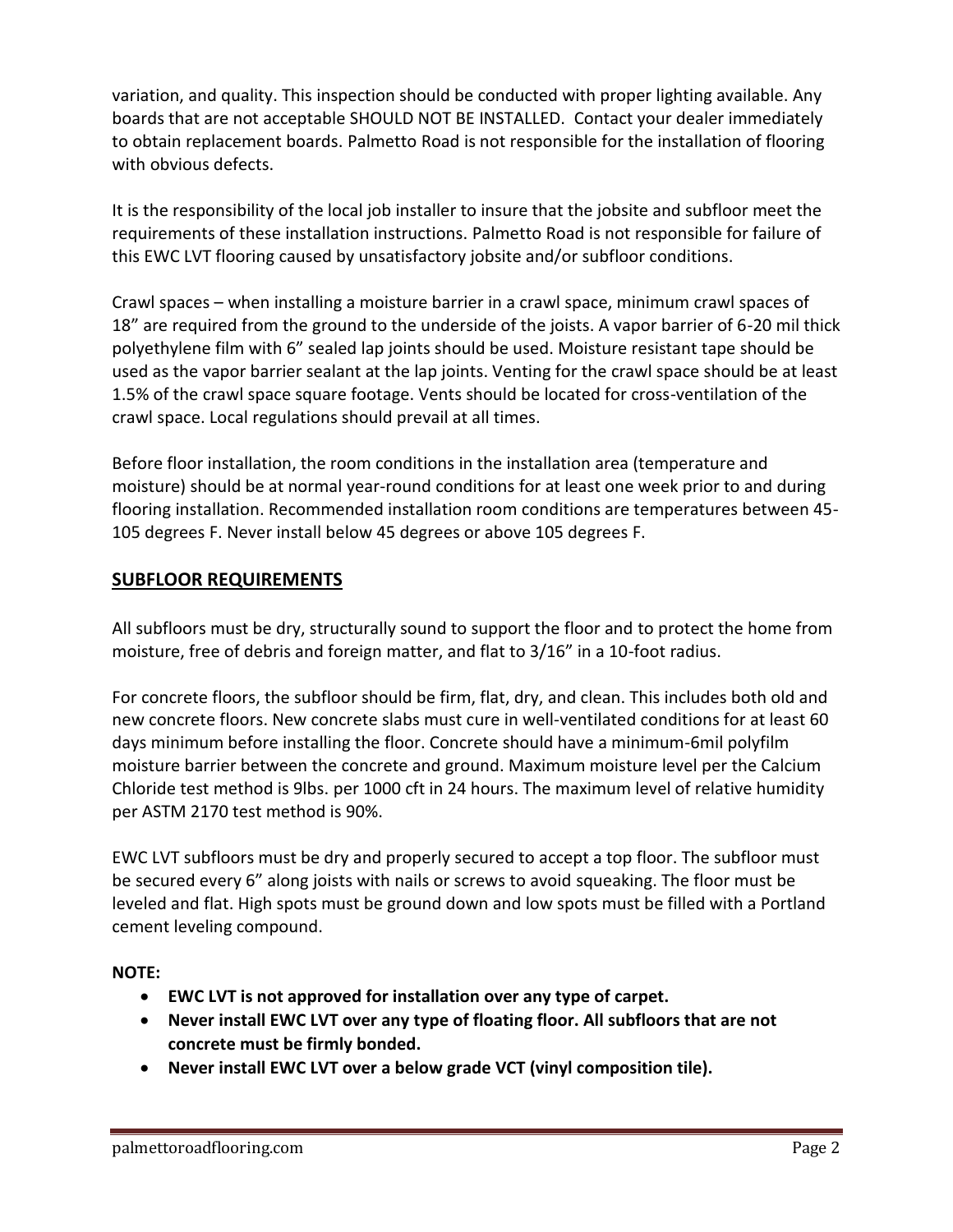Tiles including ceramic, resilient, and sheet vinyl must be well bonded to the subfloor, must be level and flat, and must be clean. Existing vinyl floors should not be sanded as they may contain asbestos.

#### **INSTALLATION TOOLS**

EWC tapping blocks ¼" Spacers Pull bar Saw Utility knife Pencil Tape measure Ruler Acceptable subfloor types: CDX Underlayment Grade Plywood (minimum of 5/8" thickness) Underlayment Grade Particleboard (only for floating installation) OSB (minimum ¾", 23/32" thickness) Concrete slab Ceramic Tile Resilient Tile – one layer well bonded Sheet Vinyl – one layer well bonded

**NOTE: There are 2 different types of tapping blocks to be used with our EWC planks. Tapping block (black in color) number one is to be used with our standard 4-foot-long planks(Tidewater Collection). Tapping block number two (white in color) is to be used for use with our EWC XL long board (Barrier 20 Collection). XL and Long Board products have a specially designed larger Unilin lock and require a larger tapping block for proper installation.**

**The tapping block was specially designed for installing this EWC LVT product with a licensed Unilin drop and tap click joint. The tapping block must be used on every panel to ensure the positive locking of the joint and to validate the product warranty.**

#### **BASIC INSTALLATION OF EWC LVT**

While EWC LVT is dimensionally stable, buildings, walls, and existing hardwood and laminate floors will expand and contract. Because of this, we recommend for all installations, both floating floor and glue down types, that an expansion gap of ¼" be left for expansion between EWC LVT, any vertical surface, an adjacent perimeter wall or wood-based floor (laminate or hardwood).

As stated earlier, always work out of multiple boxes to mix product to achieve proper pattern repeat and color mix for the look of natural wood. A minimum of 3 boxes of product is recommended. Inspect each plank or tile in good light for visual defects. If they show visual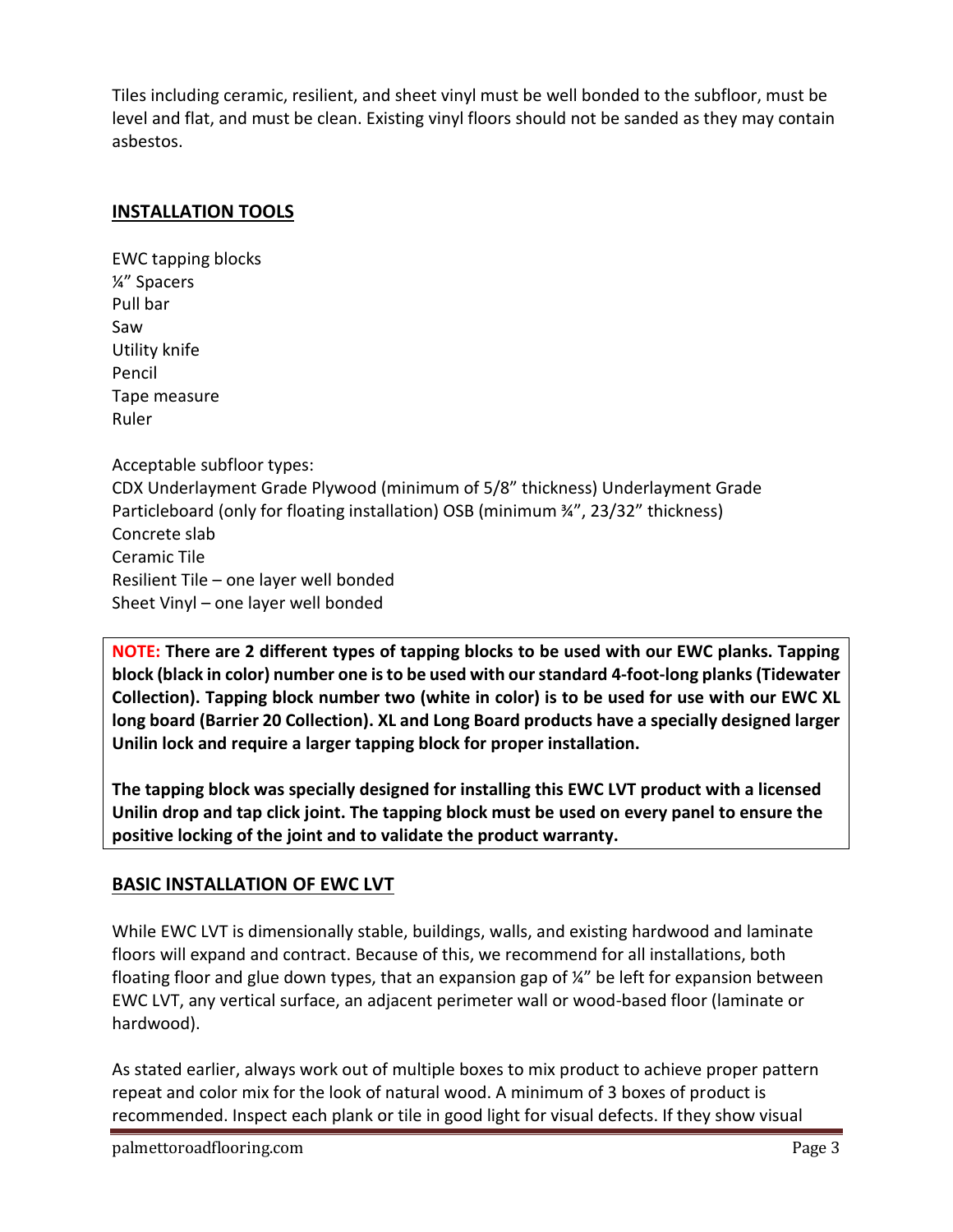faults or damage, do not install them. It is the responsibility of the installer to insure that the appearance of the finished floor meets the consumer's expectations.

EWC LVT is an indoor product. It will not be warranted when installed in locations or conditions not recommended for this product.



Recommended use temperatures are between 45 – 105 degrees F.

The use of an acceptable underlayment is recommended under the EWC LVT floor in installations where sound abatement is needed. If the product is purchased with attached pad, additional underlayment is not needed. If the product does not have attached pad but needs one to be installed for sound, we recommend the use of EWC LVT Sound Solutions underlayment for sound reduction. Run the foam underlay in the same direction as the EWC LVT panels. Underlayment should be butted side by side with no overlap. Tape the butted seams together. **Diagram 1**.

Remove the tongue on the side of the panels that face the wall. This is to ensure that the decorative surface of the EWC LVT floor is well under the finished trim when installed. Use a utility knife to score through the tongue several times until it easily snaps off.

Start in a corner by placing the first panel with its trimmed side facing the wall. Use space along each wall to maintain an expansion space of 6mm (1/4") between the wall and the flooring. **Diagram 2**.

To attach the second panel, insert the end tongue of the panel into the end groove of the first panel at a 20-degree angle. Lower the panel flat to the floor. Line up the edges carefully. **Diagram 3.**

Continue connecting the first row until you reach the last full panel. Fit the last panel by rotating the panel 180 degrees with the pattern side upward, place it beside the row, and mark it. **Diagram 4**.

Saw off the excess plank. Attach as described above. **Diagram 5.**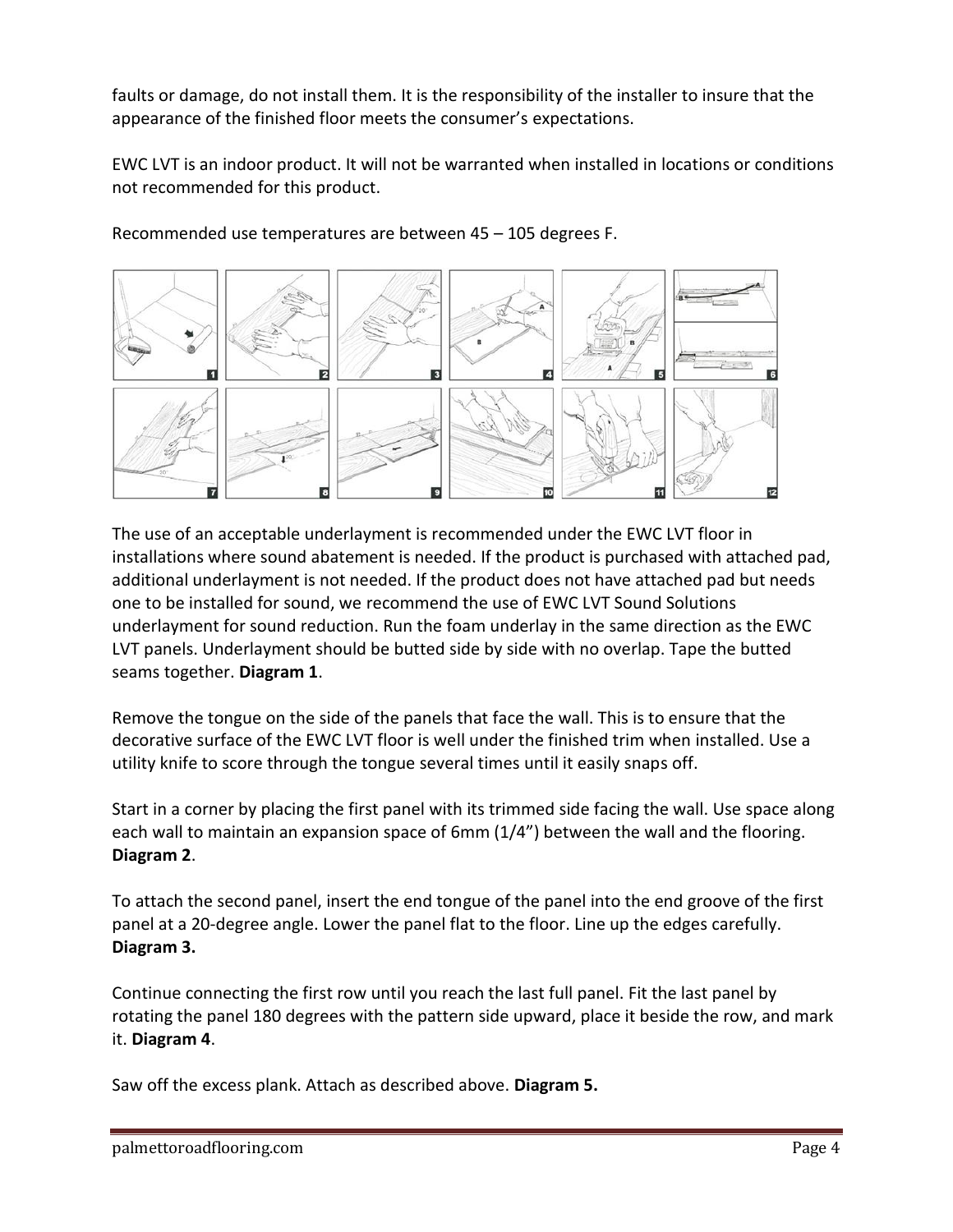Begin the next row with the off cut piece from the previous row to stagger the pattern. Pieces should be a minimum of 20cm (8") long and joint offset should be at least 20cm (8"). **Diagram 6**.

Start the second row by pushing the long side tongue of the panel into the long side groove of the very first panel at about a 20-degree angle. When lowered, the plank will click into place. **Diagram 7**.

Attach the second panel of the new row on the long side as described above. Push this panel as close as possible to the previous row. **Diagram 8**.

To attach this second panel to the previous panel, lightly tap the end using the EWC tapping block. Continue along in the same fashion. **Diagram 9**.

To fit the last row, lay a panel on top of the previous row. With the tongue to the wall, lay another panel upside down on the one to be measured and use it as a ruler. Don't forget to allow room for ¼" spacers. Cut the panel and attach it into position. Diagram 10. Door frames and heating vents also require expansion room. First cut the panel to the correct length. Then place the cut panel next to its actual position and use a ruler to measure the areas to be cut out and mark them. Cut out the marked points allowing the necessary expansion distance on each side**. Diagram 11**.

Door frames can be trimmed by turning a panel upside down and using a handsaw to cut away the necessary height so that panels slide easily under the frames. **Diagram 12**

#### **INSTALLING UNDER A DOOR JAMB:**

- 1. Installation under door jambs may require that the top of the groove be reduced in size.
- 2. Using a small plane, chisel or knife shave off the ledge of the groove.
- 3. Place a bead of glue on the bottom lip of the groove then set the board in place and tighten with a pull bar.
- 4. Insert the tongue into the groove and engage with a pull bar. Hold the board in place with 3M Scotch-Blue™2080 Tape only as all other tape may damage the finish of the flooring. Diagram 12

Remove the spacers and you are ready to install finishing molding.

#### **FINISHING MOLDING**

Reducer molding is used to finish flooring when the adjoining surface is lower than the EWC LVT flooring or when flooring meets carpet. For Tidewater and Barrier 20 Collections: Position the U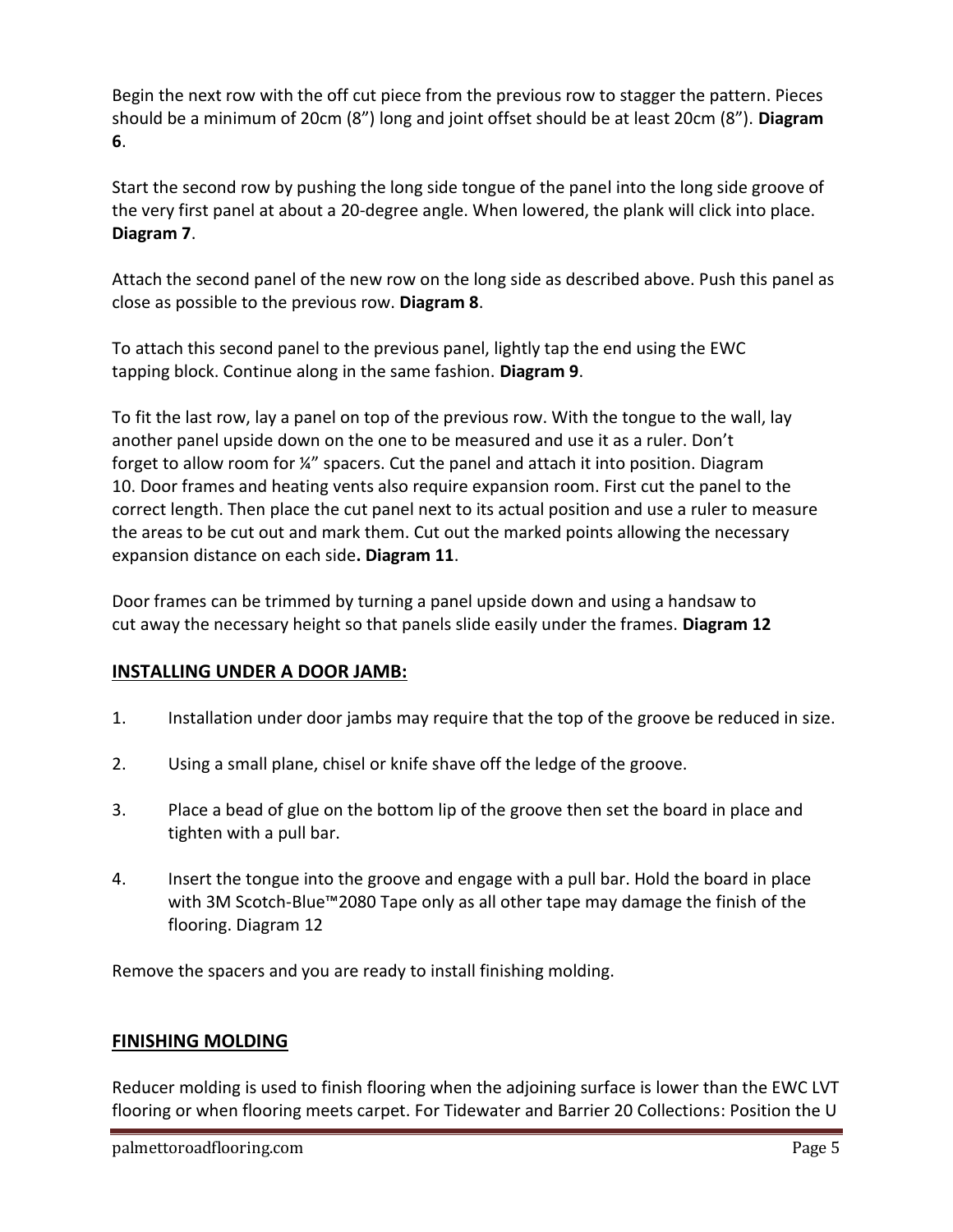track 7mm (1.4") between each edge of the flooring. Screw, nail or glue down the track directly to the subfloor and then insert the reducing strip into the track.

T-molding is used to finish flooring and add expansion when two level surfaces meet in doorways. Install the same as above. Residential Installations do not require the use of T Moldings.

Commercial Installations will require the use of T Moldings in all doorways and anywhere the flooring continues from one room into another room.

Landing molding is used to finish flooring on landings or stair edges. Moldings need to be glued and screwed down to the sub-floor for safely and stability. Color fill should be used to cover counter sunk screws.

To finish the perimeter of the room, install quarter round molding using finishing nails. Quarter round molding is nailed directly into the baseboard.



#### **RADIANT HEATED FLOORS:**

This EWC LVT floor can be installed over certain types of radiant heated floors either as a floating floor or glued down. Follow the manufacturer's installation instructions when full spreading our EWC with an approved glue.

When installing over a radiant heated floor:

- 1. A newly installed radiant heated floor must be operational for at least four (4) weeks prior to EWC LVT installation with the temperature set between 55 to 85 degrees F to insure that the subfloor has been dried.
- 2. Existing radiant heated floors should be set to a minimum temperature of 65ºF (18.3ºC) degrees F for a minimum of 4 days before, during and 48 hours after the completion of the installation. This will insure that the EWC LVT will acclimate properly before the installation begins. Upon completion of the installation, gradually increase temperature in increments of 5° F per hour until desired temperature is achieved. Never exceed 85 degrees.
- 3. Wood subfloors should never exceed 10% moisture content as measured by a calibrated wood moisture meter.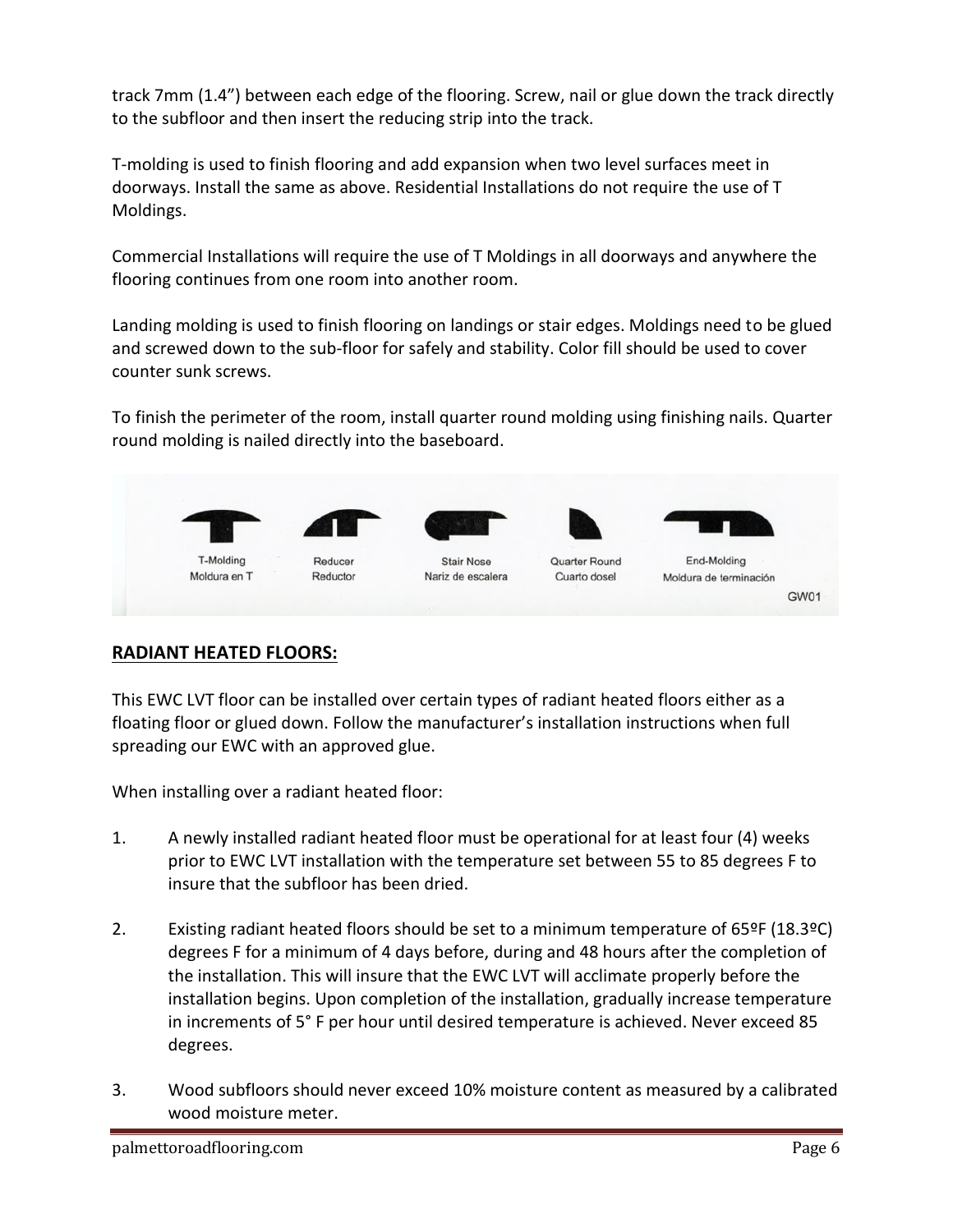- 4. Concrete subfloors must be "dry" using the mat test, a calibrated concrete moisture meter, Calcium Chloride Test or a RH Probe.
- 5. Ground floors using the radiant heating system should have a proper moisture barrier beneath it.
- 6. The recommended range of relative humidity is 35%-55% and the room temperature should be between 55-85 degrees F for the delivery of the flooring, acclimation, and installation.
- 7. The EWC LVT must acclimate at the stated temperature range for at least 48 hours prior to installation in the room to be installed.
- 8. Keeping the temperature of the room constant will keep a stable environment for the flooring as well as the home.
- 9. The floor surface temperature must always stay below 85 degrees F.
- 10. At no time should the relative humidity in the room with the installed flooring fall below 30% during the life of the product.

**NOTE: Electrically heated radiant mats not embedded in the subfloor and installed directly under this EWC LVT are not recommended for use beneath this product. The installation of electrically heated radiant floor heating mats could void the warranty of the installed floor in case of a heating system failure.**

#### **STEAM CLEANERS**

Palmetto Road does not recommend the use of any type of steam cleaner on our floors. These types of cleaners generate too much moisture and heat during their use. The resulting moisture and heat can be enough to break down any adhesives used in the manufacturing of this product. Also, in instances where no glue is used, both peaked and swelled plank or tile edges can occur. Therefore, all complaints that are determined to be from a consumer using a steamer will be denied by Palmetto Road.

#### **PET WARRANTY**

Palmetto Road Extruded Waterproof Core (EWC) planks and tiles are warranted to resist stains caused by pet soiling from domestic dogs and cats during the specific warranty time frame. The pet stains include urine, feces, and vomit. Resisting stains means that your floor has the ability to minimize or hold out permanent stains under the conditions stated. Pet accidents should be cleaned up immediately, as the longer they sit, the more difficult they will be to remove. Any damage to the subfloor and/or surrounding structure caused by pet soiling is not covered by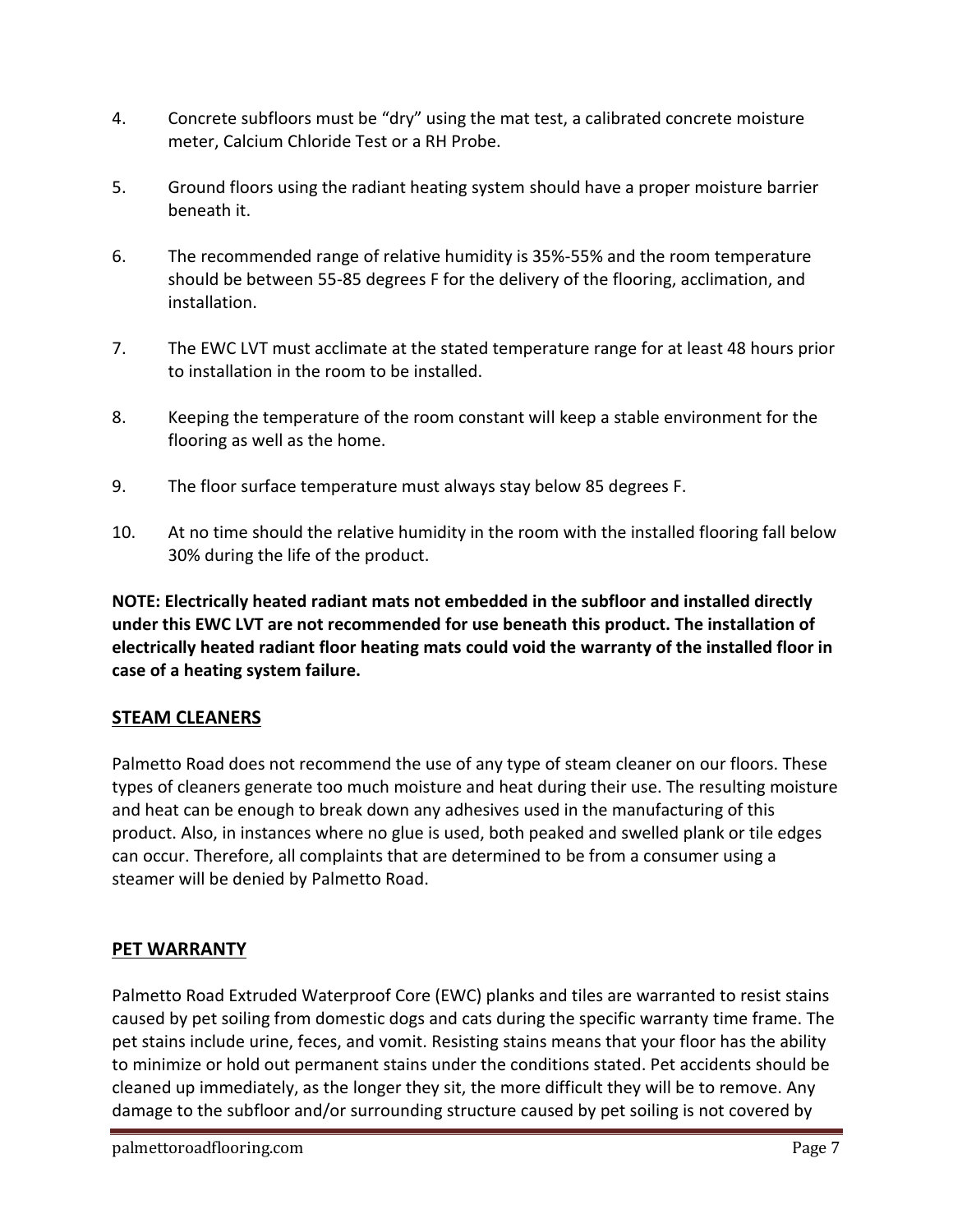this warranty. Please follow our maintenance procedures for cleaning the affected areas. This warranty does not cover soiling and staining caused by any other pet type besides those stated above.

## **WARRANTY INFORMATION FOR EWC LVT FLOORS**

#### **Exclusive Limited Warranty**

Palmetto Road warrants that its EWC planks and tiles are free from any visual or manufacturing defects. If the Products are found to be defective, Palmetto Road will supply new Product of the same or similar style, size, color, grade, and gauge to repair or replace the defective area and will pay reasonable labor costs provided the flooring is professionally installed and maintained according to the installation instructions provided. Products that are non-defective but are damaged during an improper installation by not following the Elite Flooring installation guidelines do not constitute a valid claim as defined by this limited warranty. Palmetto Road reserves the right to inspect any claim and/or request photographs and/or samples associated with the specific claim prior to approving any claim. All limited warranties are valid for the original purchaser of the flooring only and are not transferrable.

#### **Pre-Installation Visual Limited Warranty**

Palmetto Road warrants that its EWC plank and tiles products are free from visual defects. All Product purchased for an installation should be inspected by you and/or your installer. Pieces that appear to be visually defective should not be installed. Palmetto Road will not be responsible for reimbursing labor charges on any claim for visually defective product installed. It is the responsibility of the installer to determine the suitability of the product for installation before it is installed.

If a problem occurs during the installation of the planks and tiles, the job should be stopped immediately. The proper action is to immediately report the problem to your dealer and distributor who, in turn, will contact Palmetto Road immediately. Any costs caused by continued installation after the problem is reported will not be covered by Palmetto Road.

#### **Wear Limited Warranty**

Palmetto Road EWC LVT planks and tiles are protected with a wear layer. Palmetto Road warrants that there will be no wear-through of the wear layer for the number of years indicated for the specific product. "Wear-through" means complete loss of the wear layer so that the printed color layer is changed or affected. The term for your specific product wear Limited Warranty will appear on the insert of the product you purchased. This Limited Warranty applies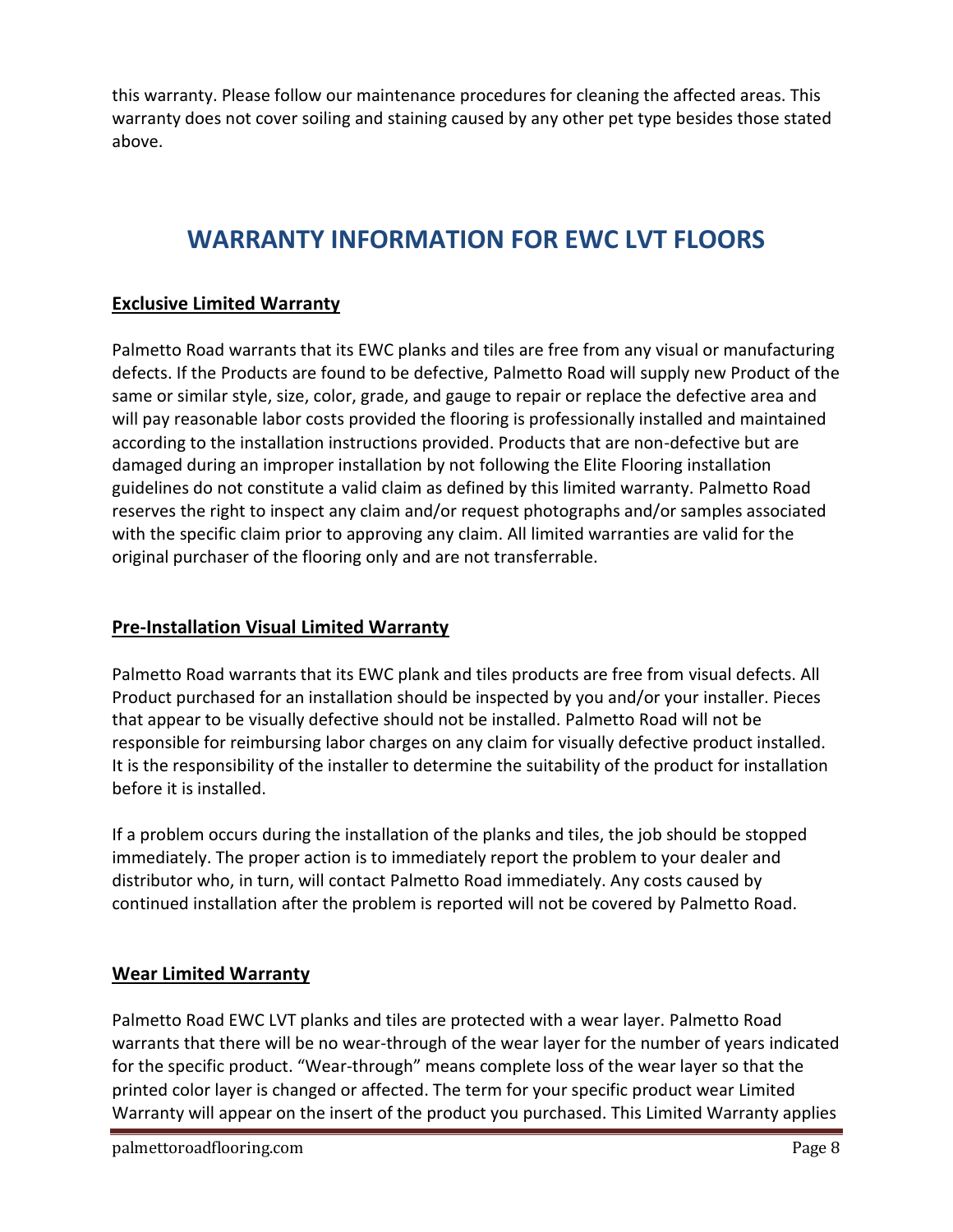only to first quality merchandise provided the recommended installation and maintenance procedures are followed as outlined in the Installation Instructions and Owner's manual.

#### **Waterproof Limited Warranty**

Palmetto Road EWC LVT planks and tiles are warranted to be 100% waterproof. The structural performance of the planks or tiles, when properly installed and under normal use conditions, will be resistant to damage caused by exposure to water for the life of the product.

Mold and/or mildew can sometimes occur in a building if moisture issues are not addressed. This moisture warranty excludes damage resulting from the growth of both mold and/or mildew due to extended moisture exposure.

While EWC LVT planks and tiles are waterproof, the floor is not a waterproof barrier for the subfloor and surrounding structure. The Moisture warranty does not cover damage caused by hydrostatic pressure from the subfloor, flooding, household leaks (such as pipes), or mechanical failures like appliance and heating equipment leaks.

If the EWC LVT planks and tiles are structurally damaged and the cause is determined to be by exposure to water, Elite will arrange a credit subject to the terms as described below in the "Terms of Lifetime Limited Warranty" section. The term for your specific residential product Limited Warranty will appear in the carton insert of the product you purchased. For commercial installations, EWC LVT planks and tiles damaged caused by exposure to water will be subject to a pro-rated credit as described below in the "Terms of Lifetime Limited Warranty" section.

#### **Waterproof Limited Warranty does not cover:**

- 1. Any damage to structures that are not part of the installed EWC LVT flooring such as damage to surrounding walls, subfloor, structures, fixtures, furniture, underlayment, moldings, trims, and subfloor heating systems, or anything that is not the tile or plank.
- 2. Any damage from mold and/or mildew growth due to extended water exposure.
- 3. Flooring that is installed outdoors.

#### **EWC Silencio Solutions Pad**

Palmetto Road EWC LVT flooring is warranted to be free of manufacturing defects and to be structurally sound with or without underlayment pad. If underlayment pad is installed, Palmetto Road EWC LVT is structurally warranted only when using specially designed Silencio Solutions Underlayment RY1010. The use of any other pad will void the structural Integrity warranty and retain the manufacturing defects warranty.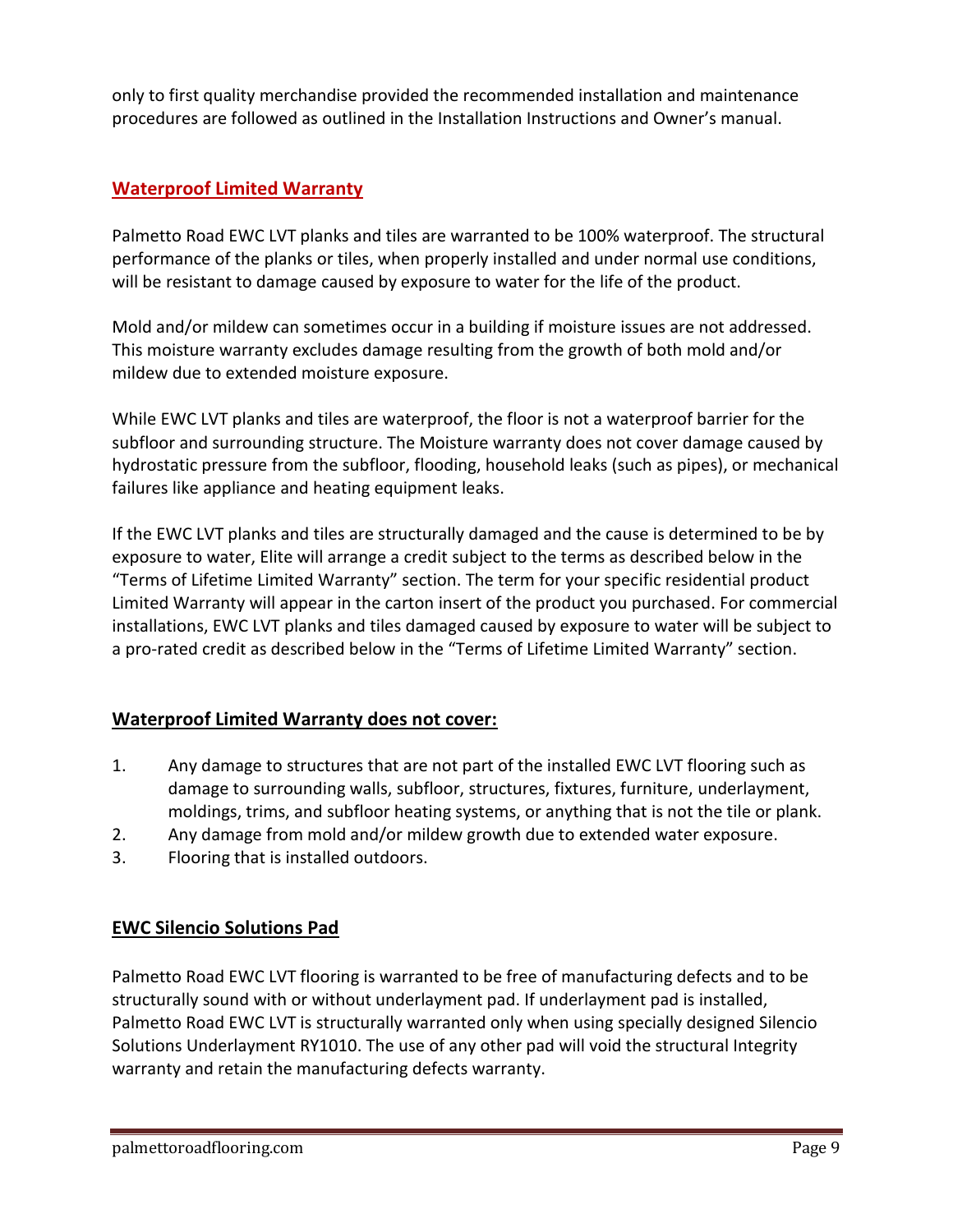#### **Terms of Limited Lifetime Warranties:**

Claims reported on material defects of this EWC LVT flooring will be prorated over the life of the product. Reasonable labor costs will be paid with the following exceptions:

- Claims reported after 1 year of use will pay labor charges at the rate of 50% reasonable labor charges.
- Claims reported after 5 years of use will not pay labor charges.

This warranty shall not include loss of time, inconvenience, incidental expenses (such as telephone calls) included in the removal or reinstallation of the affected flooring materials, and any other incidental or consequential damages.

This warranty is in lieu of any other warranties expressed or implied.

This warranty service is available only by notice to your distributor through the dealer from whom the purchase was made. Notification must be accompanied by a copy of the original invoice and can only be authorized by your distributor.

#### **Limited Warranty Exclusions and Conditions**

- Warranty coverage for any replacement flooring planks will be limited to the remaining time of the original warranty
- Warranty coverage does not apply to seconds, off-quality, or "as-is" goods.
- Warranty coverage applies only to the original purchaser of the flooring and the original installation site, is non-transferrable, and prorated by time of use.
- Warranty coverage does not apply to conditions or defects caused by improper installation, the use of improper materials during installation, or inadequate subflooring preparation as described in the Owner's Manual.
- Warranty does not apply to floors with alkalis in the sub-floor or conditions arising from hydrostatic pressure or flooding.
- Warranty does not apply to damages or failure of the floor to adhere to the subfloor resulting from excessive moisture, alkali and/or hydrostatic pressure.
- Warranty coverage does not apply to construction-related damage.
- Warranty coverage does not apply to color variations between samples or printed illustrations and the actual production runs.
- Warranty coverage does not apply to reduction of gloss from use or improper maintenance.
- Warranty coverage does not apply to product sold through unauthorized dealers.
- Warranty coverage does not apply to conditions caused by the use of steam cleaners
- Warranty does not apply to damage that results from not following floor maintenance instructions
- Warranty does not apply to damages resulting in scuffs, scratches, cuts, staining from rubber-backed mats, or damages or discoloration from carpet dyes, fertilizer, asphalt from driveways or chemicals.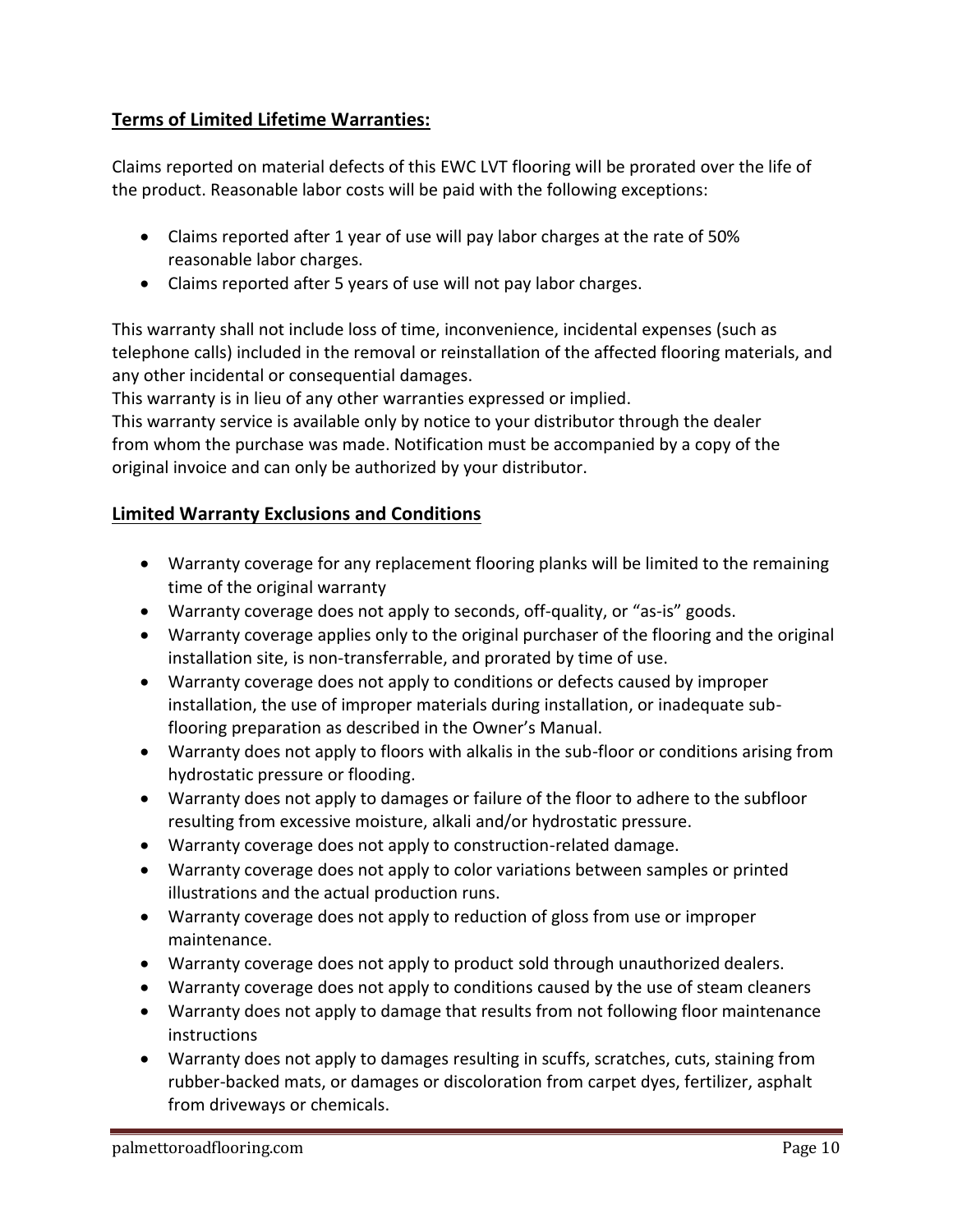- Warranty does not apply to damages caused by burns, flooding, fires and other accidents.
- Warranty does not apply to damage caused by abuse (such as dragging heavy or sharp objects across the floor without proper protection for the floor or with heavy wheeled vehicle traffic that can permanently indent or damage the flooring).
- Warranty does not apply to damage caused by caster wheels or vacuum cleaner beater bars.
- Warranty does not apply to failure to support furniture with floor protectors made of non-staining felt or non-pigmented hard plastic.
- Warranty does not apply to discoloration from heat or sunlight.
- "Wear-Through" means complete loss of the wear layer so that the printed pattern or design of the floor is altered.
- "Commercial use" means daily activities commonly associated with a commercial environment. Hill Rom Beds are not recommended.
- "Residential use" means daily activities commonly associated with residential use.

If you have any questions regarding the above information, please contact your local flooring dealer or distributor.

### **CARE AND MAINTENANCE OF EWC LVT FLOORS**

Once the floor has been installed, vacuum or use a dust mop to clear the floor of any loose dirt or residual dust or debris. The floor can be wiped with neutral pH cleaners or water.

Furniture should have felt pads attached to the feet to avoid scratching the floor. Heavy appliances or furniture should sit on non-staining large surface flooring protectors. When furniture has castors or wheels on the feet, they must be suitable for resilient floors, large surface non-staining, and swivel easily. Do not use ball-type castors because they can damage the floor.

Office chairs with castor wheels should be equipped with wide, rubber castors and protective mats under the chairs.

Protective matsshould be non-staining as rubber mats may discolor the floor. All furniture pieces should have floor protectors under them.

Walk-off mats should be used in entrances to help prevent dirt from being carried onto the floor.

The product should never be exposed to temperatures exceeding 140 degrees F. Avoid exposure to long periods of direct sunlight. Blinds or drapes should be closed during peak daylight. Exposure to excessive heat and light can thermally degrade the floor.

Regularly sweep or vacuum the floor to remove dirt and dust. Do not use a vacuum with a beater